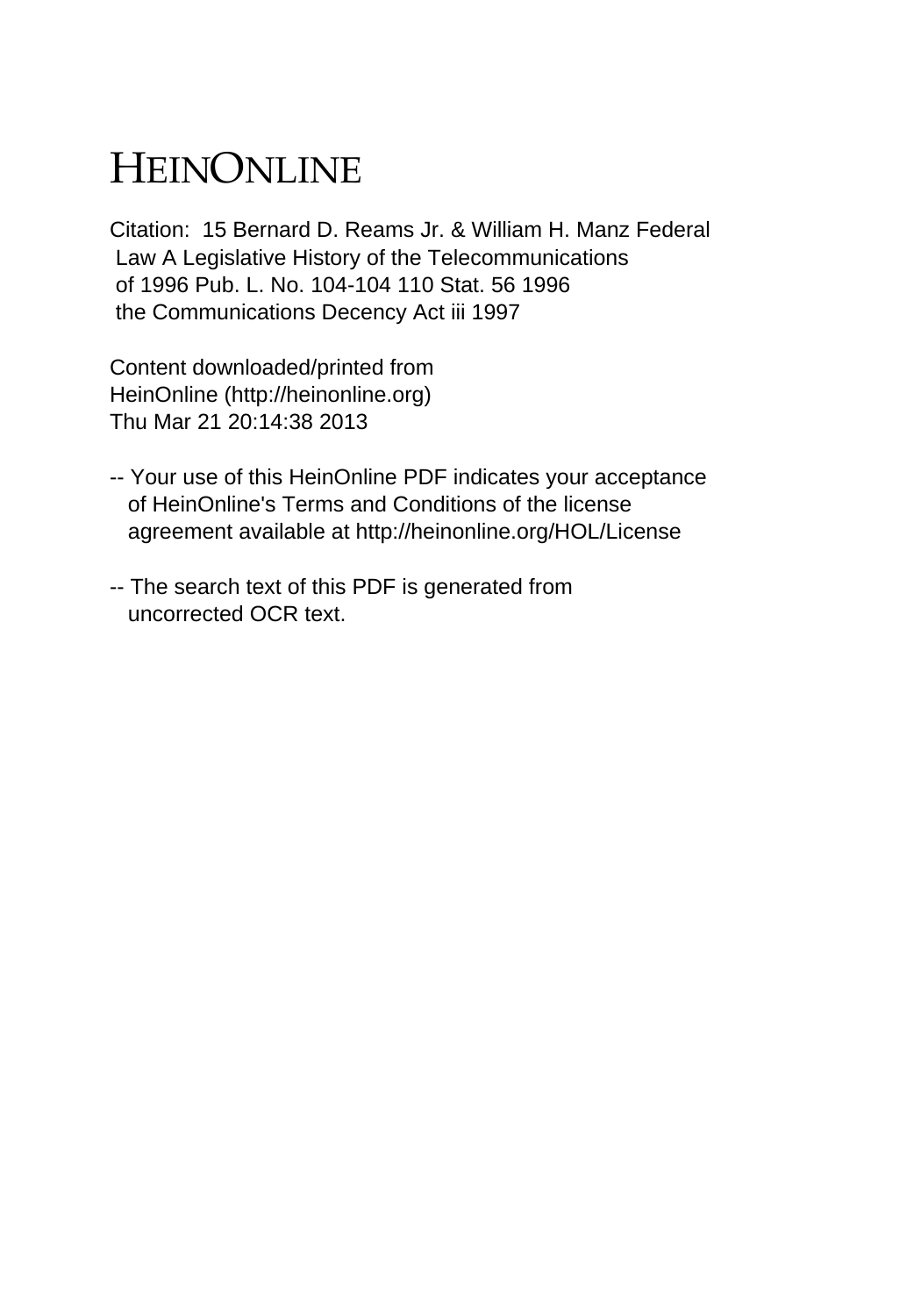## **SUMMARY TABLE OF CONTENTS**

| Master Table of Documents Vol. 1                                                                                                                                                                                                                                                                                                                                                                                                                   |
|----------------------------------------------------------------------------------------------------------------------------------------------------------------------------------------------------------------------------------------------------------------------------------------------------------------------------------------------------------------------------------------------------------------------------------------------------|
|                                                                                                                                                                                                                                                                                                                                                                                                                                                    |
| Section I: Law as Enacted $\ldots \ldots \ldots$ Vol. 1 (Doc. No. 1)                                                                                                                                                                                                                                                                                                                                                                               |
| Section II: Reports on the Law $\dots$ . Vol. 1 (Doc. Nos. 2 - 6)                                                                                                                                                                                                                                                                                                                                                                                  |
| Section III: Hearings on the Law Vol. 2 (Doc. Nos. 7 - 9)                                                                                                                                                                                                                                                                                                                                                                                          |
| Section IV: Congressional Record Vol. 3 (Doc. Nos. 10 - 87)                                                                                                                                                                                                                                                                                                                                                                                        |
| Section V: Presidential and Vice<br>Presidential Statements Vol. 3 (Doc. Nos. 88 - 95)                                                                                                                                                                                                                                                                                                                                                             |
| Section VI: Past Bill Versions Vol. 4 (Doc. Nos. 96 - 101)                                                                                                                                                                                                                                                                                                                                                                                         |
| Section VII: Related Bills Vol. 5 (Doc. Nos. 102 - 115)<br>Vol. 6 (Doc. Nos. 116 - 120)                                                                                                                                                                                                                                                                                                                                                            |
| Section VIII: Congressional Record -<br>Related Bills $\ldots \ldots \ldots \ldots$ Vol. 6 (Doc. Nos. 121 - 162)                                                                                                                                                                                                                                                                                                                                   |
| Section IX: Past Reports $\ldots$ . Vol. 7 (Doc. Nos. 163 - 170)                                                                                                                                                                                                                                                                                                                                                                                   |
| Section X: Past Hearings $\ldots$ . $\ldots$ Vol. 8 (Doc. Nos. 171 - 172)<br>Vol. 9 (Doc. No. 173)<br>Vol. 10 (Doc. No. 174)<br>Vol. 11 (Doc. No. 175)<br>Vol. 12 (Doc. Nos. 176 - 177)<br>Vol. 13 (Doc. Nos. 178 - 179)<br>Vol. 14 (Doc. No. 180)<br>Vol. 15 (Doc. Nos. 181 - 184)<br>Vol. 16 (Doc. No. 185)<br>Vol. 17 (Doc. No. 186)<br>Vol. 18 (Doc. Nos. 187 - 188(A&B))<br>Vol. 19 (Doc. Nos. 188(C) - 189)<br>Vol. 20 (Doc. Nos. 190 - 191) |
| Vol. 21 (Doc. Nos. 192 - 201)<br>Section XI: Final Report<br>$\ldots \ldots \ldots$ Vol. 21 (Doc. No. 202)                                                                                                                                                                                                                                                                                                                                         |